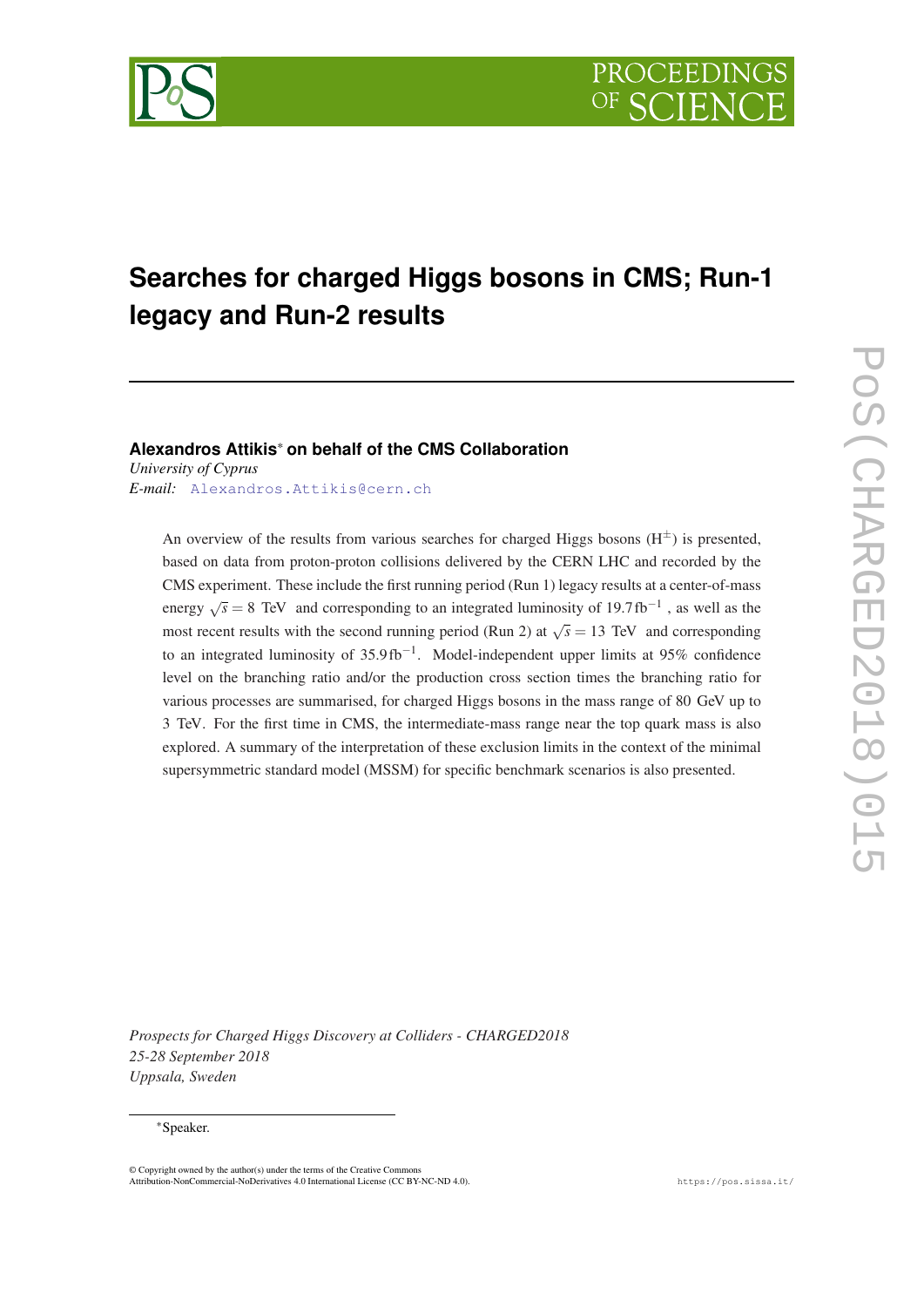## 1. Introduction

In 2012 the ATLAS and CMS experiments delivered the breakthrough discovery of the Higgs boson with a mass of  $125 \text{ GeV}$  [\[1](#page-7-0)-[3](#page-7-0)], and provided strong evidence for the spontaneous symmetry breaking via the Brout-Englert-Higgs (BEH) mechanism  $[4-9]$  $[4-9]$  $[4-9]$  $[4-9]$ . To date, all measurements related to this particle's properties such as mass, coupling, CP quantum numbers, and production rates do not indicate deviations from the standard model (SM) Higgs boson hypothesis  $[10-14]$  $[10-14]$  $[10-14]$  $[10-14]$ . Nevertheless, more high-precision measurements are required to reveal, or exclude, differences with respect to the SM predictions, and it is likely that these will only be possible with the high luminosity upgrade of the Large Hadron Collider (LHC), known as the High-Luminosity LHC (HL-LHC).

Many extensions of the SM predict a more complex Higgs sector with several Higgs fields, resulting in a spectrum of Higgs bosons with different masses, charges, and other properties. The existence of charged Higgs boson(s) is inevitable in models with two (or more) Higgs doublets and thus their discovery would constitute unambiguous evidence for new physics beyond the standard model (BSM). In two-Higgs-doublet Models (2HDMs) five physical Higgs bosons are predicted of which three are electrically neutral ( $h^0$ ,  $H^0$ , and  $A^0$ ) and two are electrically charged ( $H^+$ and  $H^-$ ). Four scenarios are encompassed, which depend on the Higgs boson couplings to fermions. In the type I scenario, all quarks and leptons couple only to the second doublet, while in a type II scenario the second doublet couples to up-type quarks all down-type quarks and charged leptons couple to the first doublet. In the type X (or "lepton-specific") scenario, both up- and down-type quarks couple to the second doublet and all leptons to the first one. Finally, in the type Y (or "flipped") scenario the roles of the two doublets are reversed with respect to type II. As shown in Fig. 1, in charged Higgs boson decays with  $m_{H^{\pm}} = 150$  GeV the  $H^+ \to \tau^+ \bar{\nu}_{\tau}$  decay is dominant in the type I, type II, and type X scenarios for tan  $\beta \gtrsim 1$ , while hadronic decay modes can also be dominant in the type Y scenarios [[15\]](#page-8-0). The minimal supersymmetric standard model (MSSM) is a special case of a type II scenario [\[16](#page-8-0)]. Charged Higgs bosons are also predicted by more complex models, such as triplet models  $[17-19]$  $[17-19]$  $[17-19]$  $[17-19]$ .



Figure 1: Decay branching ratios of H<sup> $\pm$ </sup> in the four different types of 2HDMs, as a function of tan  $\beta$ and for  $m_{H^{\pm}} = 150$  GeV and  $M = 149$  GeV. The SM-like limit  $sin(\beta - \alpha) = 1$  is taken [[20\]](#page-8-0).

The dominant  $H^{\pm}$  production mechanism depends on its mass, which is classified into three distinct regions; light, intermediate, and heavy. The light-mass region refers to charged Higgs Higgs bosons with a mass less than that of the top quark ( $m_{\text{H}^+} < m_{\text{t}} - m_{\text{b}}$ ), which are predominantly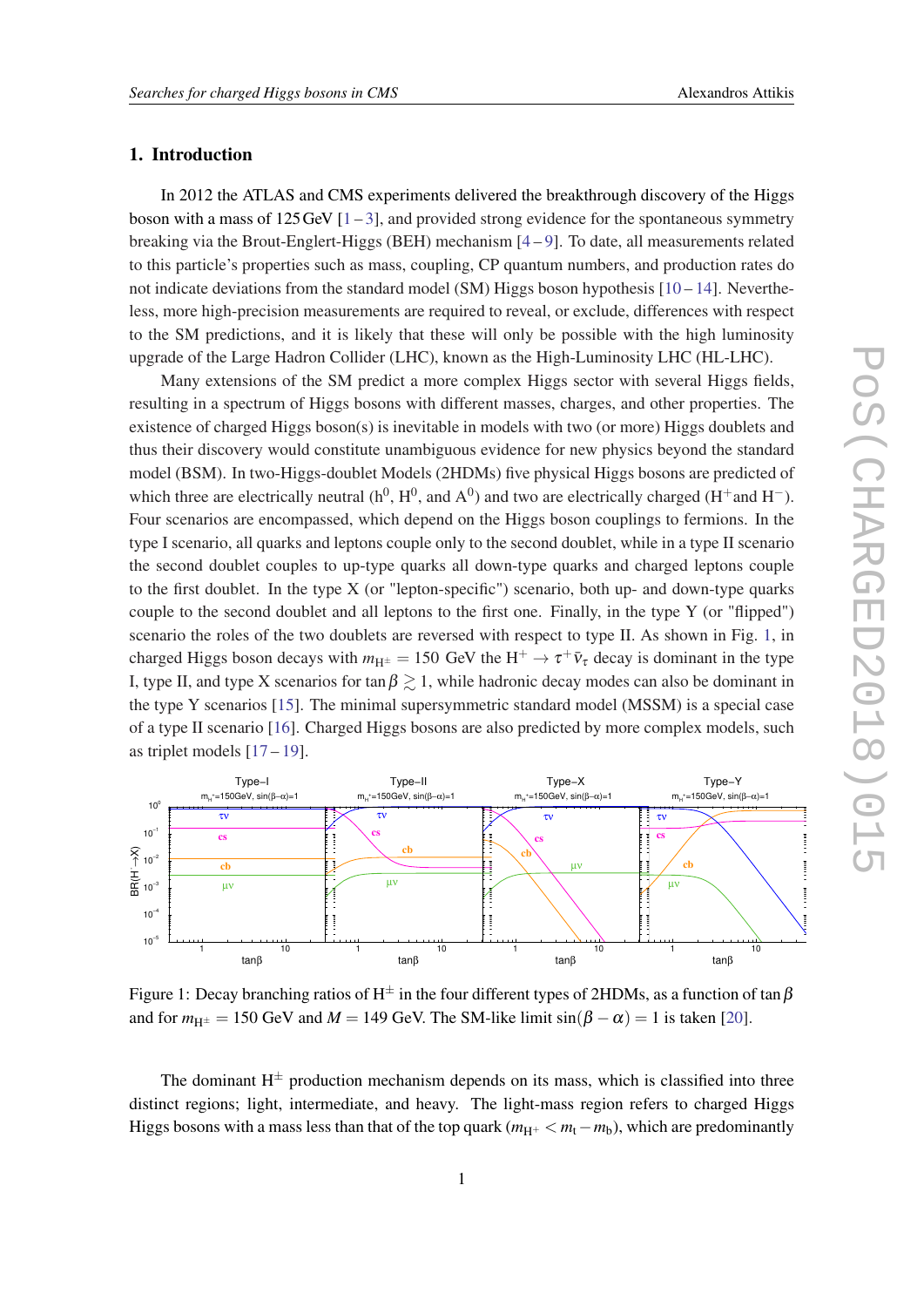produced in double-resonant top quark production. In the heavy-mass region  $(m_{H^+} > m_t - m_b)$  the charged Higgs bosons are produced in single-resonant top quark production. In the intermediatemass region ( $m_{\text{H}+} \sim m_1$ ), the aforementioned resonant top quark production modes interfere with non-resonant processes, as well as neutral Higgs boson diagrams [\[21](#page-8-0)]. Examples of leading order (LO) diagrams describing the  $H^{\pm}$  production at the LHC for the different mass regions are shown in Fig. 2. In these figures, as well as throughout the text, charge conjugated states are implied.



Figure 2: LO Feynman diagrams describing charged Higgs boson production at the LHC. For light  $H^{\pm}$  and heavy  $H^{\pm}$ , the single-resonant (a) and double-resonant (b) top quark production is dominant, respectively. For intermediate  $H^{\pm}$ , the additional contribution from non-resonant top quark (c) and neutral Higgs boson (d) productions must also be taken into account.

### 2. The CMS detector and event reconstruction

The central feature of the CMS apparatus is a superconducting solenoid of 6 m internal diameter, providing a magnetic field of 3.8 T. Within the solenoid volume are a silicon pixel and strip tracker, a lead tungstate crystal electromagnetic calorimeter (ECAL) and a brass and scintillator hadronic calorimeter (HCAL), each composed of a barrel and two endcap sections. Forward calorimeters extend the pseudorapidity  $(\eta)$  coverage provided by the barrel and endcap detectors up to  $|\eta| = 5$ . Muons are measured in gas-ionisation chambers embedded in the steel flux-return yoke outside the solenoid. A more detailed description of the CMS detector, together with a definition of the coordinate system used and the relevant kinematic variables, can be found in Ref. [\[22\]](#page-8-0).

Event reconstruction is based on the particle-flow (PF) algorithm [\[23](#page-8-0)], which takes full advantage of the CMS apparatus features that include a highly-segmented tracker, a fine-grained ECAL, a hermetic HCAL, a strong magnetic field, and an excellent muon spectrometer. For each collision, the PF algorithm delivers a comprehensive list of identified and reconstructed final-state particles classified into muons, electrons, photons, and charged and neutral hadrons, as well as higher-level objects such as jets, hadronic taus ( $\tau_h$ ), and the missing transverse momentum vector  $\vec{p}_T^{\text{miss}}$ .

The anti- $k_T$  algorithm [\[24,](#page-8-0) [25](#page-8-0)] with a distance parameter of R=0.4 (R=0.5) at 8 TeV (13 TeV) is used in clustering PF candidates into jets. These are used as seeds to identify hadronically decaying tau leptons, which are reconstructed with the hadrons-plus-strips (HPS) algorithm [\[26](#page-8-0), [27](#page-8-0)]. Jets consistent with originating from a heavy-flavour hadron are identified using the combined secondary vertex (CSV) b tagging algorithm [[28](#page-8-0)]. The scalar transverse momentum  $p<sub>T</sub>$  sum of all selected jets in an event is denoted as  $H_T$ , while  $\vec{p}_T^{\text{miss}}$  is defined as the projection onto the plane perpendicular to the beam axis of the negative vector sum of the momenta of all reconstructed PF candidates [[29\]](#page-8-0). Its magnitude is referred to as  $p_T^{\text{miss}}$ .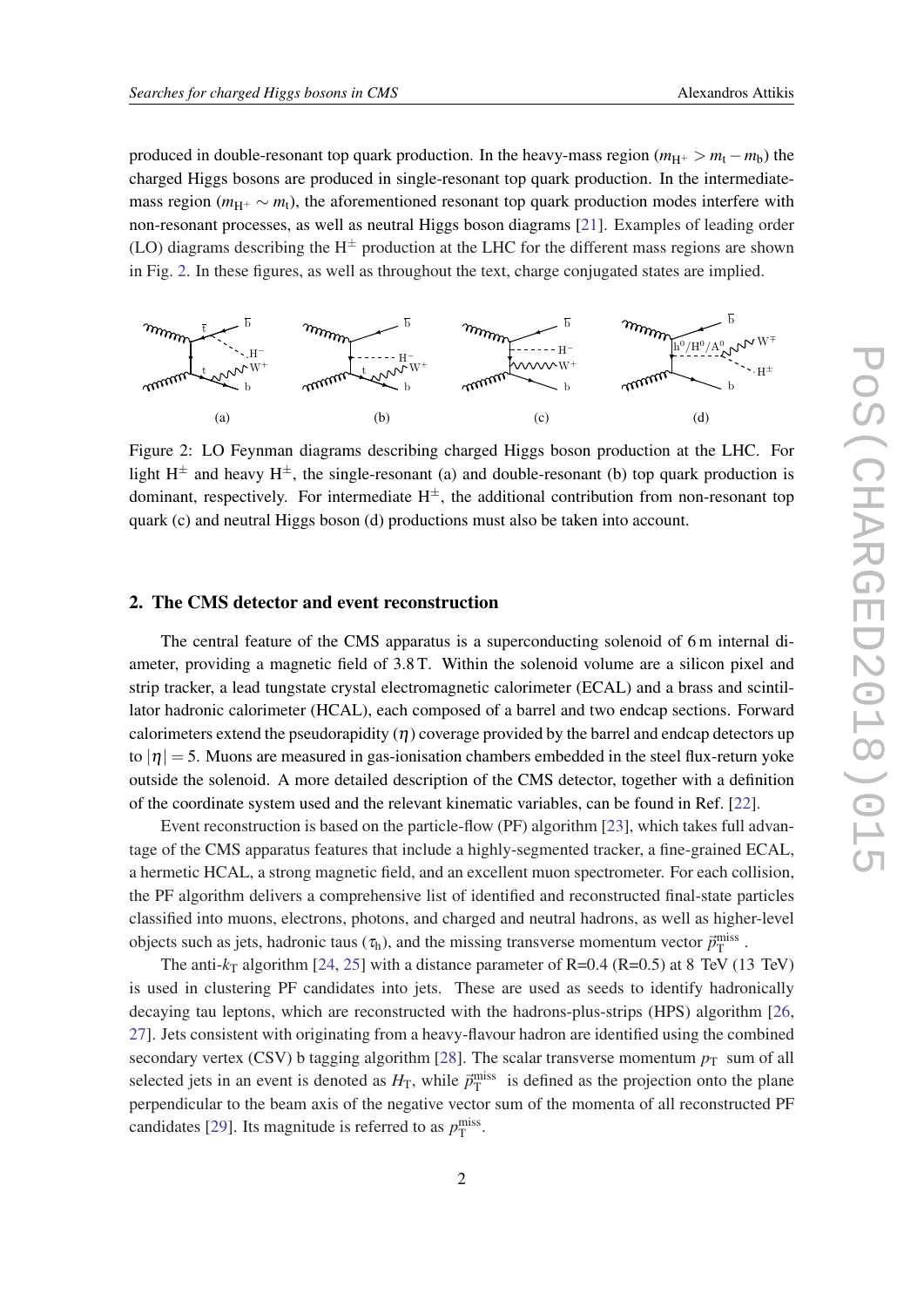#### 3. Run 1 legacy results

The discovery of the Higgs boson has been an important success of the LHC first running period (Run 1), but many important searches for charged Higgs bosons were also performed and have set stringent model-independent and model-dependent upper limits for various models. The first ever search for light charged Higgs bosons originating from the decay of a top quark (t  $\rightarrow$  bH<sup>+</sup>) which subsequently decays to a charm and a bottom quark  $(H^+ \rightarrow cb)$  was performed using data recorded by CMS with an integrated luminosity of  $19.7 \text{ fb}^{-1}$  and at center-of-mass energy  $\sqrt{s} = 8$ TeV . The search of this decay mode, which is enhanced in the type Y scenario of 2HDMs, was based on the selection of  $t\bar{t}$  events in a final state containing at least four jets of which at least two were identified as originating from the hadronisation of a b quark (b-tagged), a charged lepton ( $\ell =$ e,  $\mu$ ), and  $p_T^{\text{miss}}$  [[30\]](#page-8-0). A kinematic fit was performed to identify the dijet combination least likely to be the b quarks originating from direct top quark decays. The invariant mass of this dijet was used as the final observable in a binned maximum likelihood (ML) fit, performed simultaneously to all the observed dijet mass distributions, using the signal and background templates extracted from simulation or data. Combining both channels yielded upper limits at 95% confidence level (CL) on the branching ratio  $\mathcal{B}(t \to bH^+)$  of 0.8 – 0.5% for  $m_{H^{\pm}} = 90 - 150$  GeV as shown in Fig. [3](#page-4-0) (left), assuming that  $\mathscr{B}(H^+ \to c\bar{b}) = 100\%$  and  $\mathscr{B}(t \to bH^+) + \mathscr{B}(\bar{t} \to \bar{b}W^-) = 100\%$ .

The same data sample was also used to perform a search for a light charged Higgs boson produced in the top quark decays ( $t \rightarrow bH^+$ ) and subsequently decaying into a charm quark and a strange antiquark  $(H^+ \to c\bar{s})$ . In 2HDMs of type I and type Y,  $\mathscr{B}(H^+ \to c\bar{s})$  is larger than 10% for any value of tan $\beta$ , while in type II and type X it can reach 100% for tan  $\beta$  < 1. In this search, if events were selected in a final state containing a charged lepton ( $\ell = e, \mu$ ), at least four jets of which at least two were b-tagged, and  $p_T^{\text{miss}}$  [\[31](#page-8-0)]. The strategy was to reconstruct the  $H^+(W^+)$  in the case of signal (in the case of SM  $t\bar{t}$ ), with the other W boson decaying into a lepton-neutrino pair. To fully reconstruct the selected events a kinematic fit was performed, constraining the event to the hypothesis for the production of two top quarks and resulting in an improved mass resolution of the hadronically decaying boson. A binned ML fit to the dijet mass distributions was performed in order to search for a possible signal. The 95% CL upper limits on  $\mathscr{B}(t \to bH^+)$  were set to 1.2 – 6.5% for  $m_{H^{\pm}} = 90 - 160$  GeV as shown in Fig. [3](#page-4-0) (right), assuming  $\mathcal{B}(H^+ \to c\bar{s}) = 100\%$ .

The charged Higgs boson production in tt decays was also studied assuming the  $H^+ \to \tau^+ \bar{\nu}_t$ and  $H^+ \to t\bar{b}$  decay modes, using the  $\tau_h + jets$ ,  $\mu \tau_h$ ,  $\ell + jets$ , and  $\ell\ell'$  final states [[32](#page-9-0)]. Data recorded and  $\Delta t$   $\sqrt{s} = 8$  TeV and corresponding to an integrated luminosity of 19.7 fb<sup>-1</sup> were analysed and and  $\sqrt{s} = 8$  TeV and corresponding to an integrated luminosity of 19.7 fb<sup>-1</sup> were analysed and found to agree with the SM expectations. Model-independent limits were derived for the H<sup>+</sup>  $\rightarrow$  $\tau^+ \bar{\nu}_{\tau}$  decay mode in the  $\tau_h$  + jets final state, without an assumption on the charged Higgs boson branching ratios. The 95% CL upper limits of  $\mathscr{B}(\mathfrak{t} \to \mathfrak{b} H^+) \cdot \mathscr{B}(H^+ \to \tau^+ \bar{\nu}_{\tau}) = 1.2 - 0.15\%$ and  $\sigma(pp \to \bar{t}(b)H^+) \cdot \mathscr{B}(H^+ \to \tau^+\bar{v}_\tau) = 0.38 - 0.025$  pb were set for  $m_{H^{\pm}} = 80 - 160$  GeV and  $m_{H^{\pm}} = 180 - 600$  GeV, as shown in Fig. [4](#page-4-0) (left) and Fig. 4 (middle), respectively. By combining the  $\mu \tau_h$ ,  $\ell$ +jets, and  $\ell \ell'$  final states and assuming  $\mathscr{B}(H^+ \to t\bar{b}) = 100\%$ , the first experimental result on the H<sup>+</sup>  $\to$  tb decay mode was derived, setting 95% CL upper limits of  $\sigma(pp \to \bar t(b) H^+)$  = 2.0 − 0.13 pb for the mass range  $m_{\text{H}^{\pm}} = 180 - 600$  GeV. These results, shown in Fig. [4](#page-4-0) (right), were also interpreted in different MSSM benchmark scenarios and used to set exclusion limits in the  $m_{H^{\pm}}$  – tan  $\beta$  plane, while a lower bound on the charged Higgs boson mass of about 155 GeV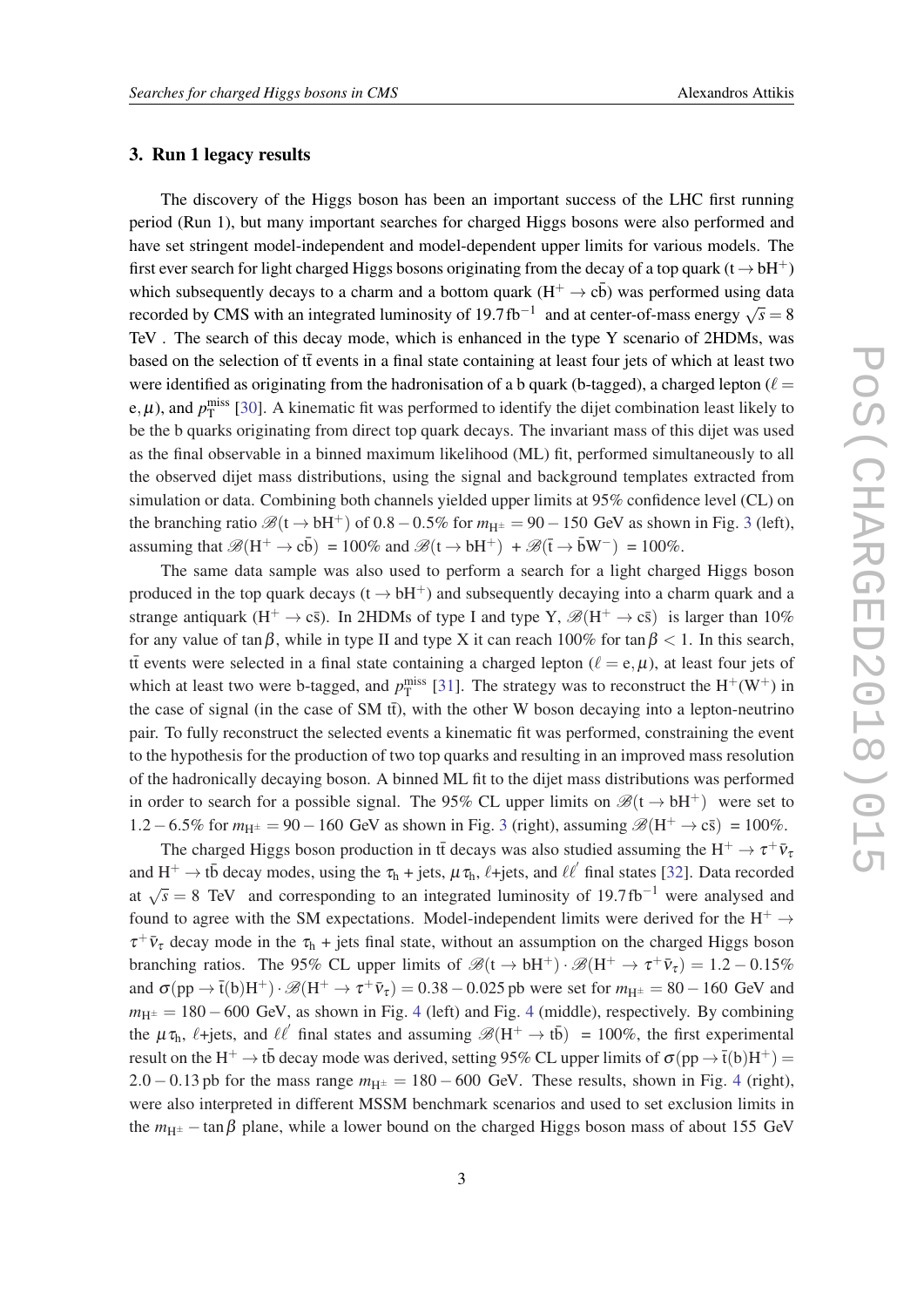

<span id="page-4-0"></span>

Figure 3: Exclusion limits on  $\mathscr{B}(t \to bH^+)$  as a function of  $m_{H^+}$  assuming  $\mathscr{B}(H^+ \to c\bar{b}) = 100\%$ (left) and  $\mathscr{B}(H^+ \to c\bar{s}) = 100\%$  (right), using Run 1 legacy data. Taken from Refs. [[30,](#page-8-0) [31](#page-8-0)].

was set under the assumption that  $m_{h^0} = 125 \pm 3$  GeV. Using the same assumption the lightstop scenario was also excluded for  $m_{\text{H}^+} \leq 160$  GeV, while the low- $M_H$  scenario [[33,](#page-9-0) [34](#page-9-0)] was completely excluded for  $m_{\text{H}^0} = 125 \pm 3$  GeV.



Figure 4: Model-independent upper limits at 95% CL on  $\mathscr{B}(t \to bH^+) \cdot \mathscr{B}(H^+ \to \tau^+ \bar{\nu}_{\tau})$  (left) and on  $\sigma(pp \to \bar{t}(b)H^+) \cdot \mathscr{B}(H^+ \to \tau^+\bar{\nu}_\tau)$  (middle) as a function of  $m_{H^+}$  for the  $H^+ \to \tau^+\bar{\nu}_\tau$  search in the  $\tau_h$  + jets final state, using Run 1 legacy data. Upper limits at 95% CL on  $\sigma(pp \to \bar{t}(b)H^+)$ as a function of  $m_{H^+}$  for the combination of the  $\mu \tau_h$ ,  $\ell + \text{jets}$ , and  $\ell \ell'$  final states and assuming  $\mathscr{B}(H^+ \to t\bar{b}) = 100\%$  (right). Taken from Ref. [\[32](#page-9-0)].

### 4. Run 2 results

On December 2018 the CMS experiment recorded the last collisions to bring to a close a very successful LHC second running period (Run 2) that began in 2015, with the LHC delivering to CMS more than  $160 \text{ fb}^{-1}$  of proton-proton collisions at  $\sqrt{s} = 13 \text{ TeV}$ . The first CMS Run 2 search for charged Higgs bosons in decays of  $H^+ \to \tau^+ \bar{\nu}_{\tau}$  focused on the fully hadronic final state and was performed using  $12.9 \text{ fb}^{-1}$  of data collected in 2016 at  $\sqrt{s} = 13$  TeV [\[35](#page-9-0)]. Both light-mass and heavy-mass regions were explored by exploiting the fact that their experimental final states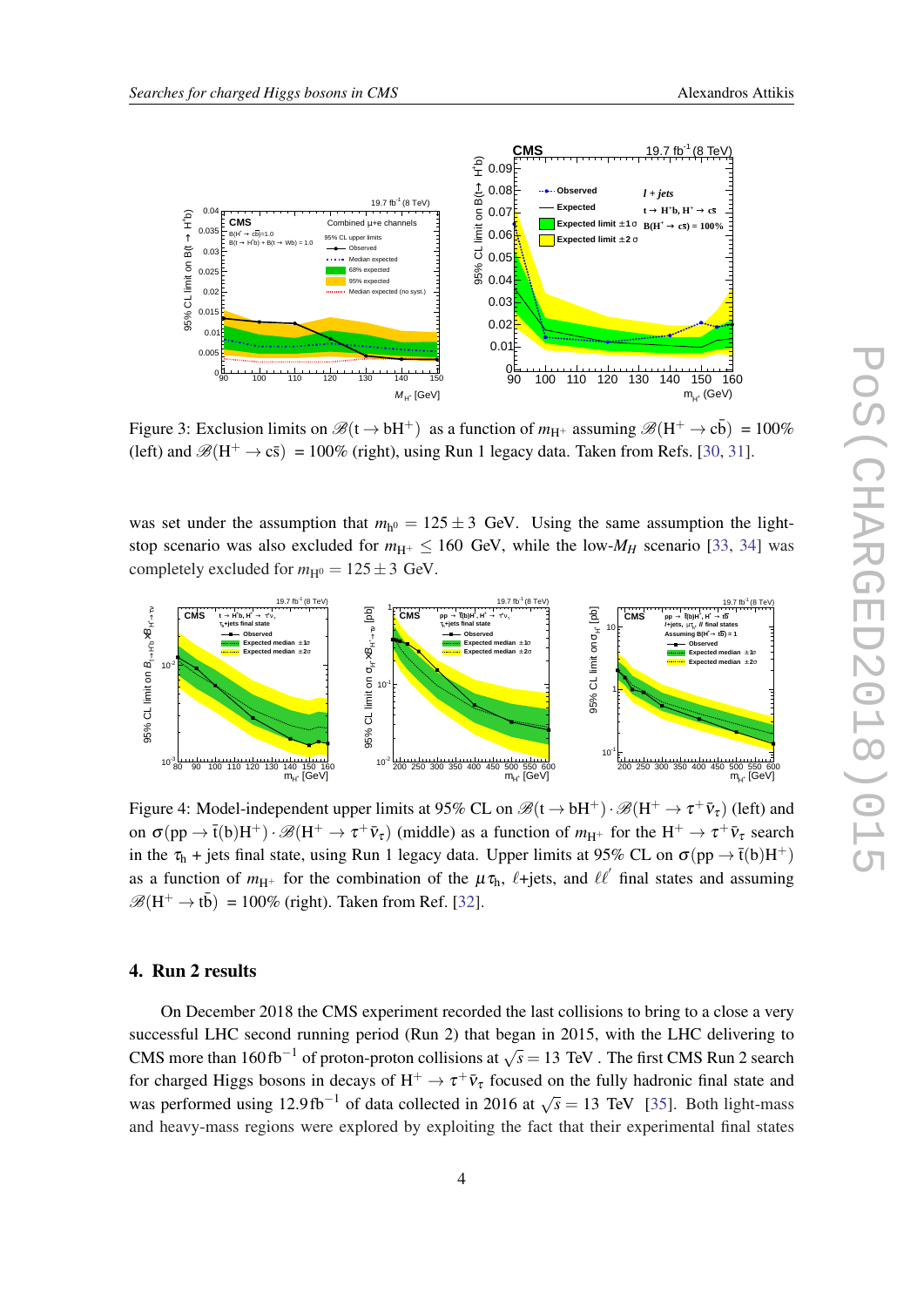are similar. Events were selected in a final state containing at least three jets of which at least one was required to be b-tagged, an energetic  $\tau<sub>h</sub>$  with one charged hadron (1-prong) and a polarisationmotivated discriminant, and large  $p_T^{\text{miss}}$ . In addition, an angular discriminant relating the  $\tau_h$ ,  $p_T^{\text{miss}}$ , and the three highest  $p<sub>T</sub>$  jets in the event was employed motivated from possible mismeasurements of the jet momenta which may give rise to fake  $p_T^{\text{miss}}$ . Events containing any isolated electrons or muons were rejected. The search strategy was to perform a binned ML fit to the transverse mass reconstructed from the  $\tau_h$  and  $p_T^{\text{miss}}$  objects. The resulting fit yielded model-independent limits on  $\mathscr{B}(\mathsf{t} \to \mathsf{b} \mathsf{H}^+) \cdot \mathscr{B}(\mathsf{H}^+ \to \tau^+ \bar{\mathsf{v}}_\tau)$  for  $m_{\mathsf{H}^\pm} = 80 - 160$  GeV, and on  $\sigma(\mathsf{pp} \to \bar{\mathsf{t}}(\mathsf{b}) \mathsf{H}^+) \cdot \mathscr{B}(\mathsf{H}^+ \to \tau^+ \bar{\mathsf{v}}_\tau)$ for  $m_{H^{\pm}} = 180 - 3000$  GeV, as shown in Fig. 5. These results were also interpreted in MSSM benchmark scenarios and used to set new exclusion limits in the  $m_{\text{H}^{\pm}} - \tan \beta$  plane.



Figure 5: Model-independent upper limits at 95% CL on  $\mathscr{B}(t \to bH^+) \cdot \mathscr{B}(H^+ \to \tau^+ \bar{\nu}_{\tau})$  (left) and on  $\sigma(pp\to \bar t(b)H^+)$  ·  $\mathscr{B}(H^+\to \tau^+\bar\nu_\tau)$  (right) as a function of  $m_{H^+}$  for the  $H^+\to \tau^+\bar\nu_\tau$  using Run 2 data collected in 2016. Taken from Ref. [\[35](#page-9-0)].

An updated search was recently performed with the  $H^+ \to \tau^+ \bar{\nu}_{\tau}$  decay mode and is presented here for the first time [[36\]](#page-9-0), based on data collected at  $\sqrt{s} = 13$  TeV in 2016 and corresponding to an integrated luminosity of 35.9fb<sup>-1</sup>. The search, which includes the first CMS results for the intermediate-mass region, was conducted in three orthogonal final states; a hadronic final state where events with leptons were vetoed ( $\tau_h$  + jets), a leptonic final state with a  $\tau_h$  where events with additional leptons were vetoed  $(\ell + \tau_h)$ , and a leptonic final state without a  $\tau_h$  where events with a  $\tau_h$  or additional leptons were vetoed ( $\ell$  + no  $\tau_h$ ). The event selection and categorisation strategies were chosen separately for each final state to efficiently discriminate against the background events, while ensuring a sufficient signal selection efficiency.

For the  $\tau_h$  + jets final state, events were required to contain an energetic  $\tau_h$  with one charged hadron (1-prong), at least three hadronic jets with at least one of which being b-tagged, and large *p* miss T . Any event with isolated electrons or muons passing loose identification and isolation criteria was rejected. Additionally, a selection relating  $\Delta\phi(\tau_h, p_T^{\text{miss}})$  and  $\Delta\phi(\text{jet}_n, p_T^{\text{miss}})$  was applied, where the index *n* runs over the three highest  $p_T$  jets (jet<sub>*n*</sub>) in the event. This angular discriminant was used to suppress QCD multijet events, which typically contain a hadronic jet misidentified as a  $\tau_h$  and another hadronic jet recoiling in the opposite direction, thus giving rise to fake  $p_T^{\text{miss}}$ . The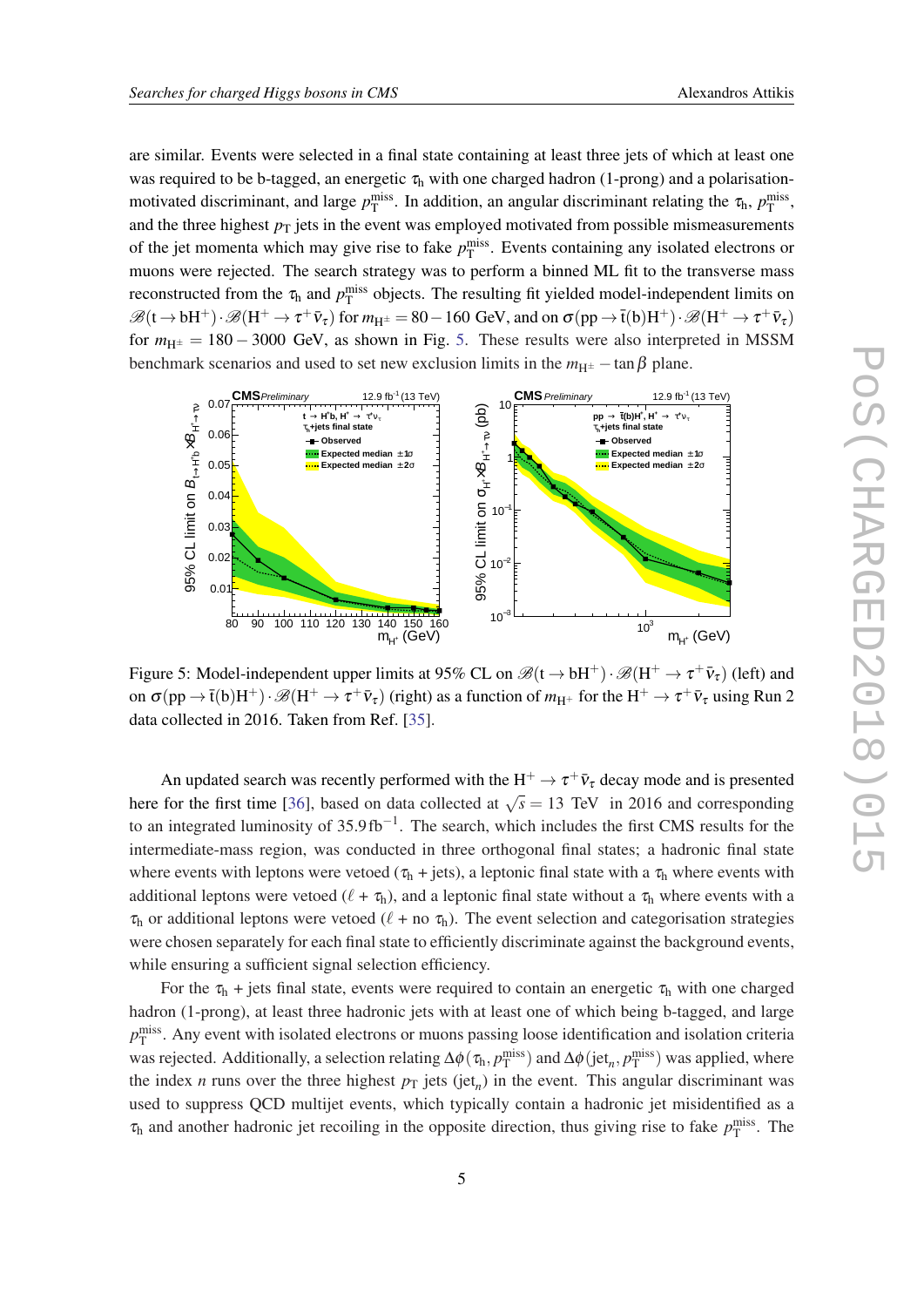selected events were classified into two categories, based on the value of the polarisation variable  $R_{\tau} = p_{\text{T}}^{\text{track}}/p_{\text{T}}^{\tau_{\text{h}}}$ . This event categorisation was used to exploit the helicity correlations emerging from the opposite polarisation states of tau leptons originating from W and  $H^{\pm}$  decays [[37\]](#page-9-0).

For the  $\ell + \tau_h$  final state, events were required to contain electrons (muons) passing tight (medium) identification and tight isolation requirements. Events with any additional electrons or muons that passed loose identification and isolation criteria were vetoed. The presence of a  $\tau<sub>h</sub>$  was required, along with large  $p_T^{\text{miss}}$ , as well as one, two, or three hadronic jets with at least one of them b-tagged. The selected events were classified into several categories, with three categories defined based on the jet multiplicity and the number of jets passing the b tagging requirement; one jet which is also identified as a b jet (1j1b), at least two jets and one b jet ( $\geq$ 2j1b), and at least 2 jets and at least 2 b jets ( $\geq$ 2j $\geq$ 2b). A second categorisation was performed in bins of  $p_T^{\text{miss}}$  (70-100,  $100-150$ , and  $\geq 150$  GeV), which together with the separate electron and muon final states give a total of 18 categories. This categorisation was found to improve significantly the search sensitivity, especially in the light-mass region, where efficient discrimination against backgrounds is essential.

For the  $\ell$  + no  $\tau_h$  final state, events were selected using the same criteria as for the  $\ell$  +  $\tau_h$  final state, except for the following differences. Events with a  $\tau<sub>h</sub>$  were vetoed and two or three jets were required, each well separated from the selected lepton. Higher jet multiplicities were rejected to accommodate other more sensitive searches performed by CMS, such as the  $H^+ \rightarrow t\bar{b}$  decay mode. At least one of the jets was required to be b-tagged, while the presence of large  $p_T^{\text{miss}}$  was employed to greatly suppress QCD multijet events with jets misidentified as leptons. Additional angular selections were applied in the azimuthal plane, requiring large separation between the selected lepton and  $p_T^{\text{miss}}$  to suppress non-prompt muons from b hadron decays, while a large separation between the leading jet and  $p_T^{\text{miss}}$  was also used to efficiently discriminate against fake leptons from QCD multijet processes. Finally, events where the minimum separation between the selected lepton and any of the jets in the azimuthal plane were found to be in a back-to-back configuration were rejected, in order to suppress jet mismeasurement effects.

A simultaneous binned ML fit was performed over all the 36 categories in the three final states (2 from  $\tau_h$  + jets, 18 from  $\ell$  +  $\tau_h$ , 16 from  $\ell$  + no  $\tau_h$ ) using the transverse mass distribution from the  $p_T$  of the reconstructed  $\tau_h$  or isolated lepton ( $\ell = e, \mu$ ) and its azimuthal angle with respect to  $\vec{p}_{\rm T}^{\rm miss}$ . No significant excess was observed in any of the categories considered, and the result of the simultaneous fit was found to agree with the SM expectations. The combined 95% CL modelindependent upper limits on  $\sigma_{H^{\pm}} \cdot \mathscr{B}(H^{\pm} \to \tau^{\pm} v_{\tau})$  are shown in Fig. [6](#page-7-0) (left), with the observed limit on  $\mathscr{B}(\mathfrak{t} \to \mathfrak{b} H^{\pm}) \cdot \mathscr{B}(H^{\pm} \to \tau^{\pm} \nu_{\tau})$  ranging from 5.97 – 0.0048 pb for  $m_{H^{\pm}} = 80 - 3000$  GeV. For the light-mass region ( $m_{H^{\pm}} = 80 - 160$  GeV) this corresponds to  $\mathscr{B}(t \to bH^{+}) \cdot \mathscr{B}(H^{+} \to$  $\tau^+ \bar{\nu}_{\tau}$  = 0.36 – 0.08%, making it the most stringent limit set by the CMS Collaboration to date. In the intermediate-mass region ( $m_{\text{H}^{\pm}} = 165 - 175$  GeV), which included for the first time in H<sup> $\pm$ </sup> searches by CMS, the limit is  $\mathscr{B}(t \to bH^+) \cdot \mathscr{B}(H^+ \to \tau^+\bar{\nu}_{\tau}) = 1.01 - 0.52\%$ . The drop in the expected and observed limits is an experimental feature originating from the fact that LO signal samples were used here, instead of the next-to-leading order (NLO) samples used in the light-mass and heavy-mass regions. This dip is mitigated but not eradicated by the LO-to-NLO corrections extrapolated from the surrounding mass regions. In the heavy-mass region  $(m_{H^{\pm}} > 180 \text{ GeV})$ the limit corresponds to  $\mathscr{B}(t \to bH^+) \cdot \mathscr{B}(H^+ \to \tau^+ \bar{\nu}_{\tau}) = 0.86 - 0.005\%$ . These results were interpreted in the MSSM  $m_h^{\text{mod-}}$  benchmark scenario [\[34\]](#page-9-0) by comparing the observed limit on the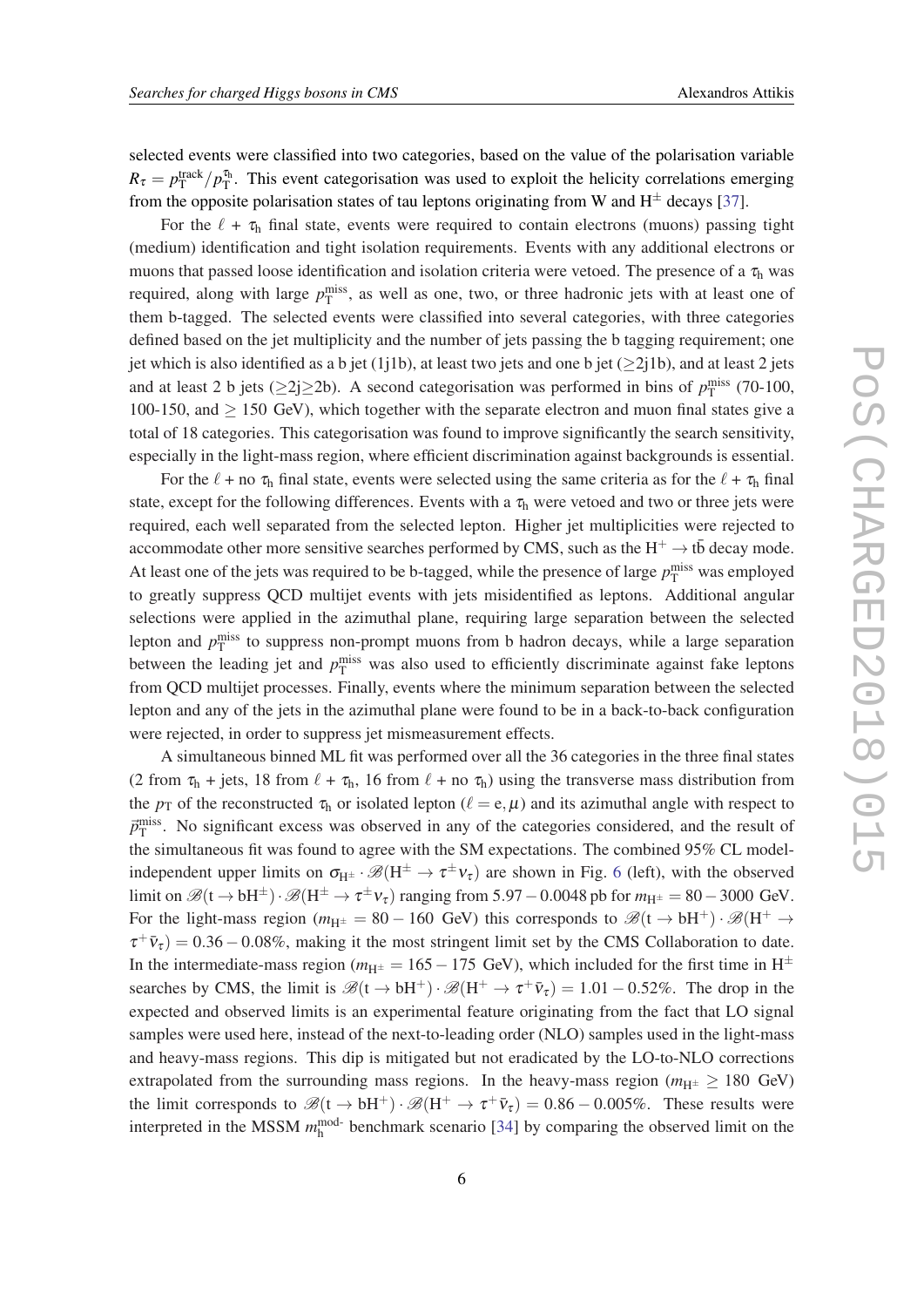<span id="page-7-0"></span> $H^{\pm}$  cross section to the theoretical cross sections predicted in this scenario [\[38](#page-9-0) – [42](#page-9-0)], and are shown in Fig. 6 (right).



Figure 6: The 95% CL exclusion limits on  $\sigma_{H^{\pm}} \cdot \mathscr{B}(H^{\pm} \to \tau^{\pm} \nu_{\tau})$  as a function of  $m_{H^+}$  for the  $H^+ \to \tau^+ \bar{\nu}_{\tau}$  decay mode using Run 2 data collected in 2016 (left). Their interpretation in the MSSM  $m_h^{\text{mod-}}$  benchmark scenario is also shown (right). The region below the red line is excluded Assuming under the assumption that the observed neutral Higgs boson is the light CP-even 2HDM Higgs boson with  $m_{\text{H}0} = 125 \pm 3$  GeV. Taken from Ref. [[36\]](#page-9-0).

#### References

- [1] ATLAS Collaboration, "Observation of a new particle in the search for the standard model Higgs boson with the ATLAS detector at the LHC", *Phys. Lett. B* 716 (2012) 1.
- [2] CMS Collaboration, "Observation of a new boson at a mass of 125 GeV with the CMS experiment at the LHC", *Phys. Lett. B* 716 (2012) 30.
- [3] CMS Collaboration, "Observation of a new boson with mass near 125 GeV in pp collisions at  $\sqrt{s} = 7$ and 8 TeV", *JHEP* 06 (2013) 081.
- [4] P. W. Higgs, "Broken symmetries, massless particles and gauge fields", *Phys. Lett.* 12 132.
- [5] P. W. Higgs, "Broken symmetries and the masses of gauge bosons", *Phys. Rev. Lett.* 13 508.
- [6] G. S. Guralnik, C. R. Hagen, and T. W. B. Kibble, "Global conservation laws and massless particles", *Phys. Rev. Lett.* 13 585.
- [7] P. W. Higgs, "Spontaneous symmetry breakdown without massless bosons", *Phys. Rev.* 145 1156.
- [8] T. W. B. Kibble, "Symmetry breaking in non-Abelian gauge theories", *Phys. Rev.* 155 1554.
- [9] F. Englert and R. Brout, "Broken symmetry and the mass of gauge vector mesons", *Phys. Rev. Lett.* 13 321.
- [10] CMS Collaboration, "Constraints on the spin-parity and anomalous HVV couplings of the Higgs boson in proton collisions at 7 and 8 TeV", *Phys. Rev. D* 92 (2015) 012004.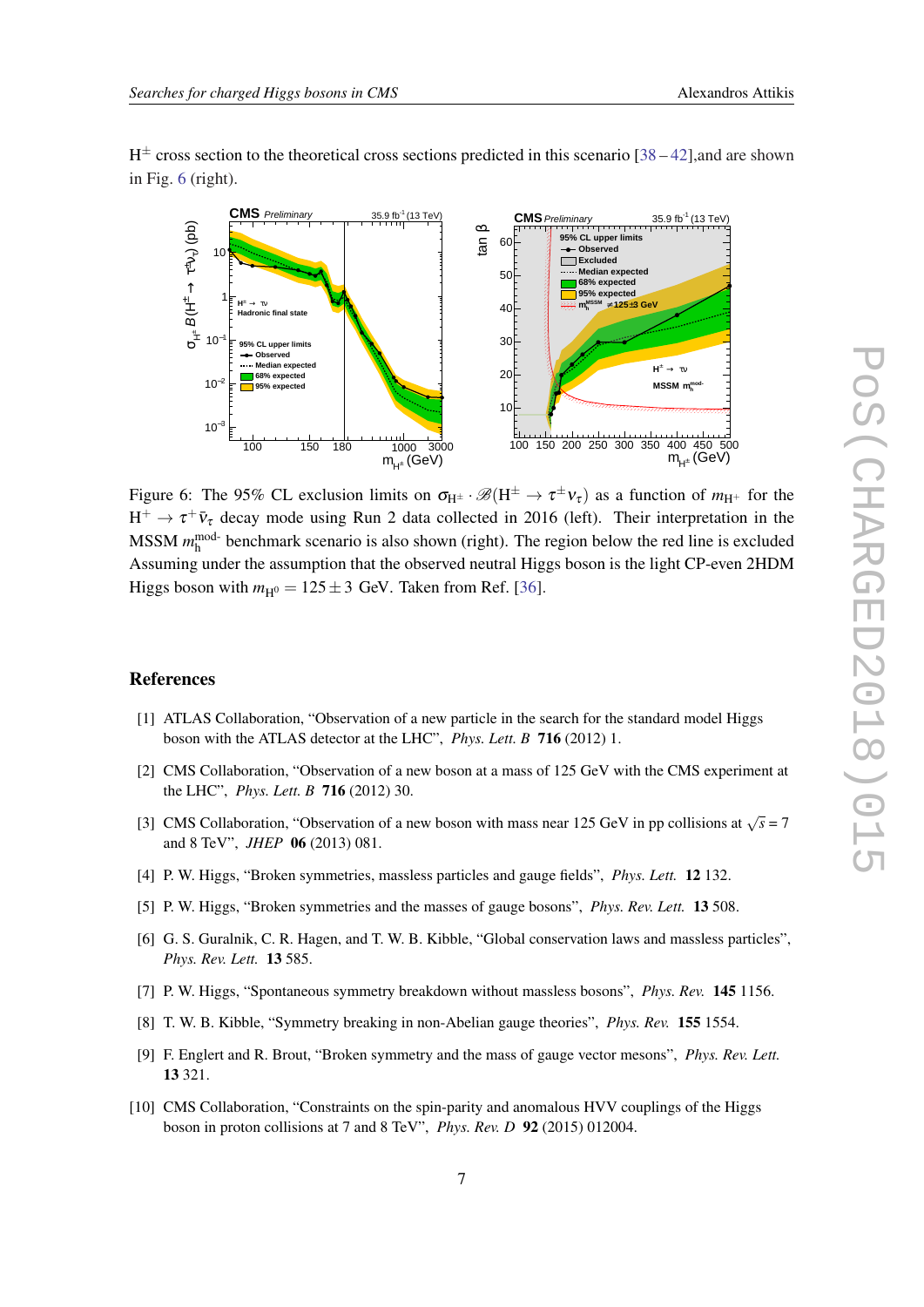- <span id="page-8-0"></span>[11] ATLAS and CMS Collaborations, "Combined measurement of the Higgs boson mass in pp collisions at  $\sqrt{s}$  = 7 and 8 TeV with the ATLAS and CMS experiments", *Phys. Rev. Lett.* **114** (2015) 191803.
- [12] ATLAS Collaboration, "Study of the spin and parity of the Higgs boson in diboson decays with the ATLAS detector", *Eur. Phys. J. C* 75 (2015) 476.
- [13] ATLAS and CMS Collaborations, "Measurements of the Higgs boson production and decay rates and constraints on its couplings from a combined ATLAS and CMS analysis of the LHC pp collision data at  $\sqrt{s}$  = 7 and 8 TeV", *JHEP* **08** (2016) 045.
- [14] CMS Collaboration, "Measurements of properties of the Higgs boson decaying into the four-lepton final state in pp collisions at  $\sqrt{s}$  = 13 TeV", *JHEP* 11 (2017) 047.
- [15] V. D. Barger, J. L. Hewett, and R. J. N. Phillips, "New Constraints on the Charged Higgs Sector in Two Higgs Doublet Models", *Phys. Rev.* D41 (1990) 3421–3441.
- [16] A. Djouadi, "The anatomy of electro-weak symmetry breaking. II. the Higgs bosons in the minimal supersymmetric model", *Phys. Rept.* 459 (2008) 1.
- [17] G. Senjanovic and R. N. Mohapatra, "Exact Left-Right Symmetry and Spontaneous Violation of Parity", *Phys. Rev. D* 12 (1975) 1502.
- [18] J. F. Gunion, R. Vega, and J. Wudka, "Higgs triplets in the standard model", *Phys. Rev. D* 42 (1990) 1673.
- [19] H. Georgi and M. Machacek, "Doubly charged Higgs bosons", *Nucl. Phys. B* 262 (1985) 463.
- [20] M. Aoki, S. Kanemura, K. Tsumura, and K. Yagyu, "Models of Yukawa interaction in the two Higgs doublet model, and their collider phenomenology", *Phys. Rev.* D80 (2009) 015017.
- [21] C. Degrande et al., "Accurate predictions for charged Higgs production: Closing the *m*h<sup>±</sup> ∼ *m*<sup>t</sup> window", *Phys. Lett. B* 772 (2017) 87.
- [22] CMS Collaboration, "The CMS experiment at the CERN LHC", *JINST* 3 S08004.
- [23] CMS Collaboration, "Particle-flow reconstruction and global event description with the CMS detector", *JINST* 12 (2017) P10003.
- [24] M. Cacciari, G. P. Salam, and G. Soyez, "The anti- $k<sub>T</sub>$  jet clustering algorithm", *JHEP* 04 (2008) 063.
- [25] M. Cacciari, G. P. Salam, and G. Soyez, "FastJet user manual", *Eur. Phys. J. C* 72 1896.
- [26] CMS Collaboration, "Reconstruction and identification of  $\tau$  lepton decays to hadrons and  $v_{\tau}$  at CMS", *JINST* 11 (2016) P01019.
- [27] CMS Collaboration, "Performance of reconstruction and identification of  $\tau$  leptons decaying to hadrons and  $v_{\tau}$  in pp collisions at  $\sqrt{s} = 13$  TeV", *JINST* 13 (2018) P10005.
- [28] CMS Collaboration, "Identification of heavy-flavour jets with the CMS detector in pp collisions at 13 TeV", *JINST* 13 (2018) P05011.
- [29] [CMS Collaboration, "Performance of missing transverse momentum in pp collisions at](http://cds.cern.ch/record/2628600)  $\sqrt{s} = 13$  tev [using the cms detector",](http://cds.cern.ch/record/2628600) *CMS PAS* JME-17-001 (2018).
- [30] CMS Collaboration, "Search for a charged Higgs boson decaying to charm and bottom quarks in proton-proton collisions at  $\sqrt{s} = 8$  TeV", *JHEP* 11 (2018) 115.
- [31] CMS Collaboration, "Search for a light charged Higgs boson decaying to  $c\bar{s}$  in pp collisions at  $\sqrt{s} = 8$ TeV", *JHEP* 12 (2015) 178.